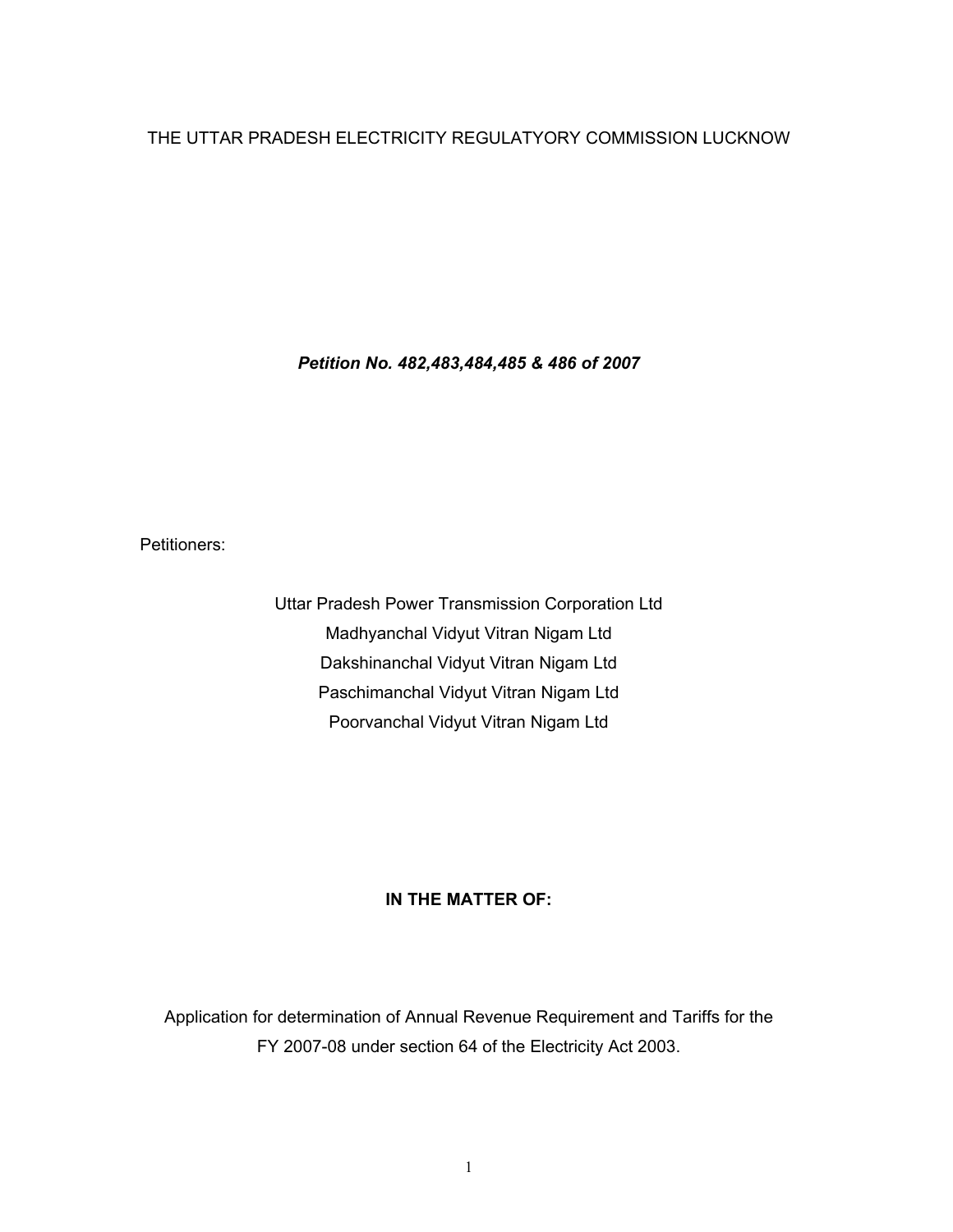## **Order**

UPPCL Transco and the four distribution companies viz Paschimanchal Vidyut Vitran Nigam Ltd., Poorvanchal Vidyut Vitran Nigam Limited, Madhyanchal Vidyut Vitran Nigam Limited and Dakshinanchal Vidyut Vitran Nigam Limited (hereinafter referred to as "Licensee(s)) submitted their ARR/tariff petition for FY 2007-08 on  $4<sup>th</sup>$  October, 2007 under section 64 of the Electricity Act, 2003. In this context, it would be in order to reproduce the relevant section of the UPERC (Terms & Conditions for determination of Distribution Tariff) Regulation 2006.

*"The Distribution Licensee shall file the Aggregate Revenue Requirement (ARR)/Tariff petitions complete in all respect along with requisite fee as prescribed in the Commission's Fee and Fine Regulations on or before 30th November of each year. The above ARR petition shall contain the details of the estimated expenditure and the*  expected revenue that it may recover in the ensuing financial year at the prevailing *tariff."* 

Accordingly, the ARR/tariff for the FY 2007-08 should have been filed by the licensees before  $30<sup>th</sup>$  November, 2006. Delay in tariff submission and request for repeated time extensions has become a way of life in UP's power sector, which clearly suggests that the licensees in UP are not responding positively to the regulatory requirements thereby putting the statutory functions like tariff determination totally off mark. It must be recalled that in year 2005-06 and 2006-07 State Government owned licensees sought nine time extensions in submitting duly complete tariff application and it is in this context that the tariff application for 2005-06 was dismissed for want of force and ARR/tariff application for 2006-07 could be decided through the tariff order of the Commission issued as late as  $10<sup>th</sup>$  May, 2007. Subsequent to the issuance of aforesaid tariff order, the licensees again filed review applications before the Commission vide affidavits dated  $20<sup>th</sup>$ ,  $28<sup>th</sup>$  June, 2007 &  $4<sup>th</sup>$  July, 2007. The review was sought on following aspects of the tariff order dated  $10<sup>th</sup>$  May, 2007.

a. Review of hour linked tariff in metered consumers of LMV-1, LMV-2, LMV-4, LMV-6 and 11 kV consumers of HV-2 category

2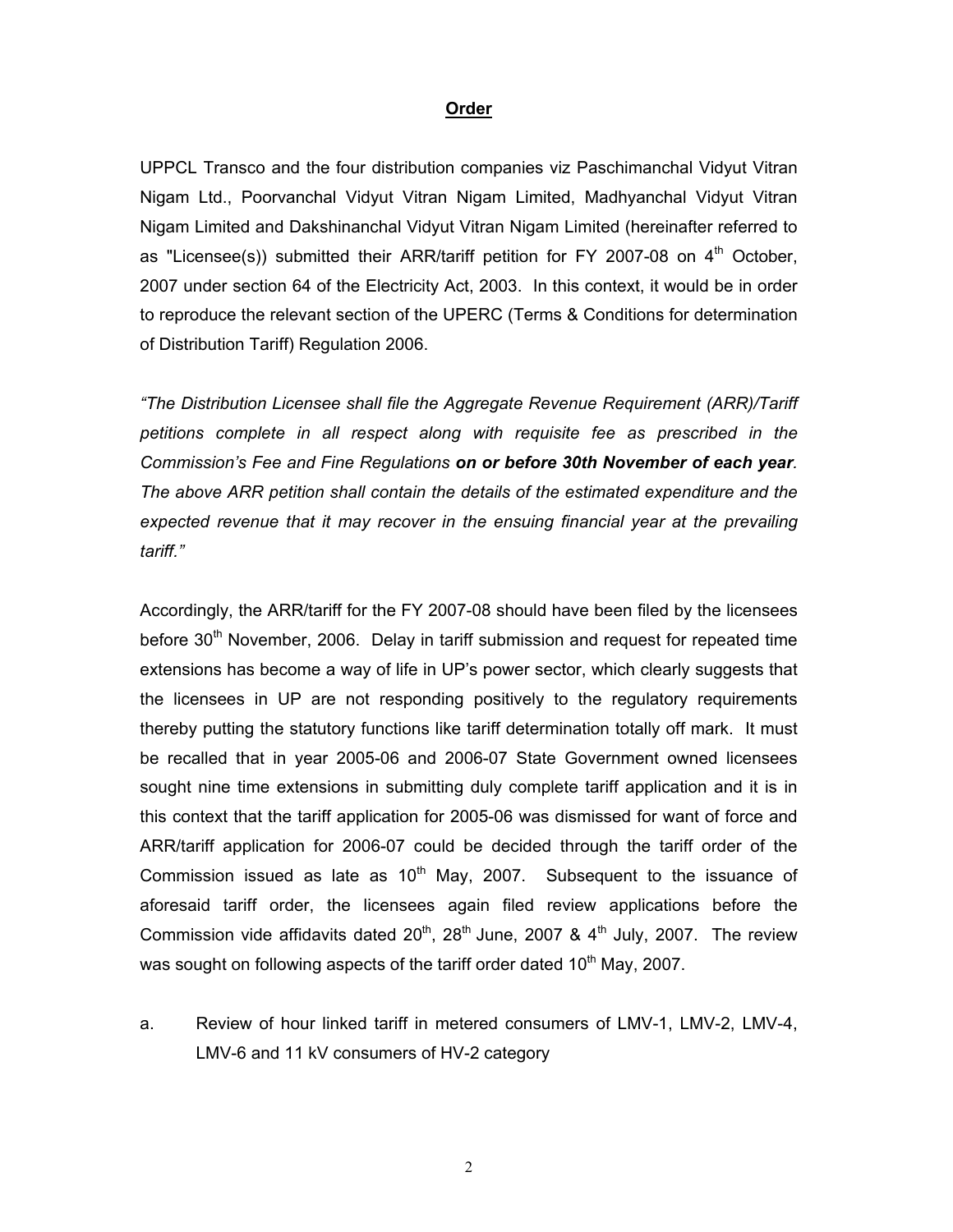- b. Review of the provision of keeping first 100 units free of cost in rural metered consumers under LMV-1, LMV-2 & LMV-5 category
- c. Review of tariff for LMV-3 category
- d. Review of tariff for LMV-8 category
- e. Review of TOD charges under HV-2 Category

While Commission did not accept the review to be maintainable on item numbers c, d & e above, it accepted the review as maintainable on item numbers a & b and admitted the review petition on these two counts for final disposal with direction to charge transitional tariff till the review is finally decided by the Commission. Aggrieved by the rejection of review on item nos. c, d & e above, State owned licensees preferred an appeal before Appellate Tribunal for Electricity vide the appeal filed by UPPCL dated  $5<sup>th</sup>$  September, 2007 challenging the tariff order dated 10<sup>th</sup> May, 2007 as well as the review order dated  $13<sup>th</sup>$  July, 2007 in regard to the reduction of fixed charges in unmetered LMV-8 category (State Tubewell /Panchayati Raj Tubewell/Pump Canals) and also with respect to the new TOD structure as provided through the tariff order. As the appeal is already pending before the Appellate Tribunal of Electricity, the Commission has, vide its order dated  $26<sup>th</sup>$  September 2007, decided that the proceedings on the review petition, for which the review has been held to be maintainable, would be initiated after the outcome of the matter before the Appellate Tribunal of Electricity. The relevant para of the order dated  $26<sup>th</sup>$  September 2007 is reproduced for reference ;

*"Since tariff order is a composite scheme having close inter-linkages, isolated decisions on revenue streams of different consumer categories/sub categories at different fora is not desirable. Accordingly, the Commission decides that the proceedings on the review petition, as mentioned in para 2 of this order, would be initiated after the outcome of the matter before the Appellate Tribunal of Electricity"* 

Accordingly, the tariff order 2006-07 issued on  $10<sup>th</sup>$  May, 2007, which has been implemented w.e.f.  $14<sup>th</sup>$  August, 2007, is partially under challenge before both this Commission as well as Appellate Tribunal of Electricity thereby by leaving the tariff structure as well as the revenue stream in a state of flux with no certainty in arriving at the gap for next year in particular and a sense of disorganization in the sector in

3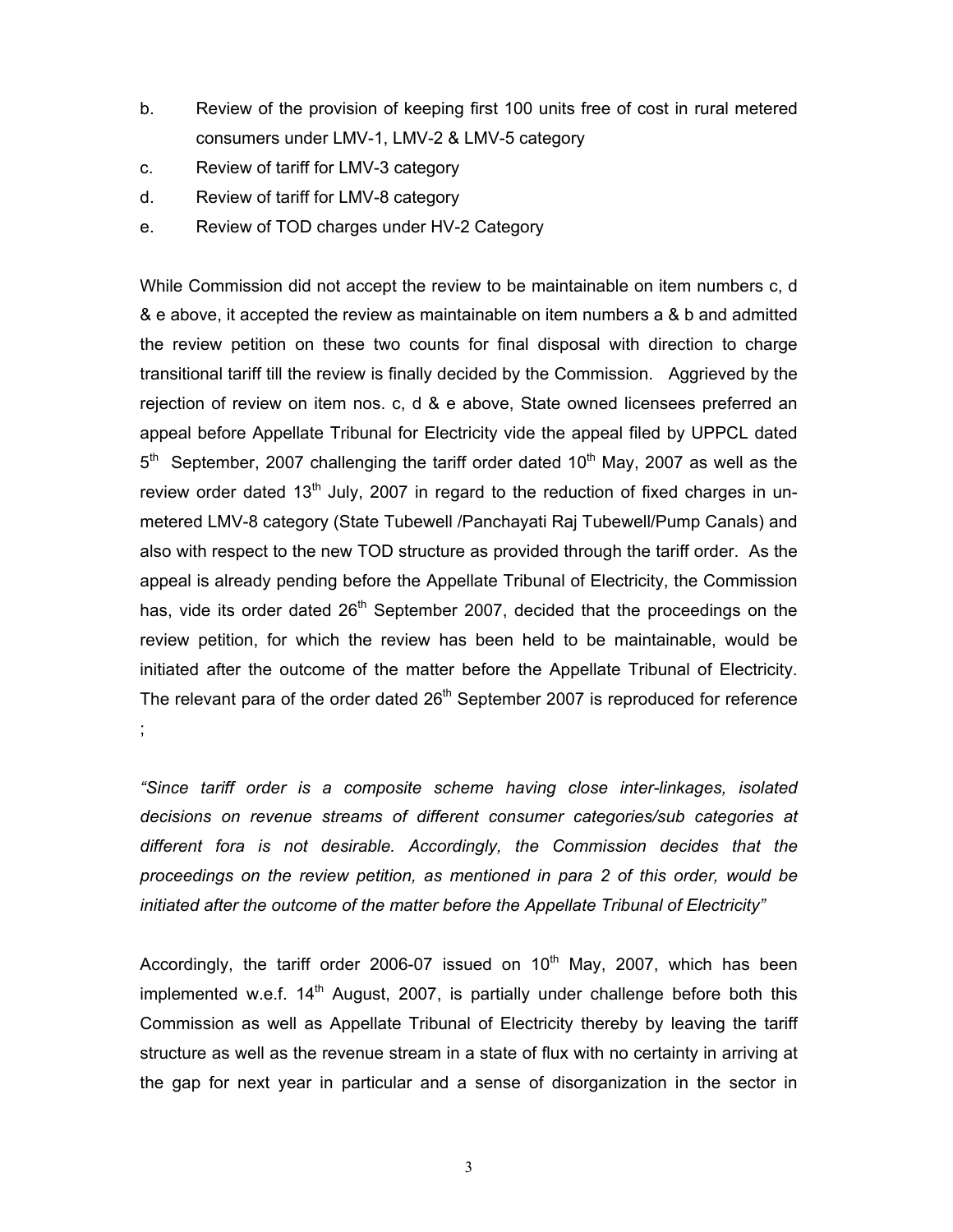general. Therefore, the tariff structure, as prevalent, in the State of Uttar Pradesh can hardly be termed as an integrated and composite structure since on section of categories rates of tariff order 2004-05 are in vogue in form of transitional tariff (against items for which review has been held as maintainable), for a large number of categories/sub-categories rates are already pegged at 2004-05 level as no change was desired vide tariff application for 2006-07 and for some categories the rates are still hanging in balance of the Appellate Tribunal of Electricity. In such a situation and when the ARR/tariff applications for 2008-09 is due in just a months time i.e. by  $30<sup>th</sup>$ November, 2007, submission of an ARR application for 2007-08 will add to insurmountable confusion. The fluidity of the situation can be gauged from the fact that licensees in the State have yet not been able to publish a proper rate schedule against the tariff order 2006-07 thereby leading to serious confusion at field level.

Keeping in view the above situation, even a preliminary examination of ARR/tariff application for FY 2007-08 reveals both macro and micro level impediments. At the macro level, it is noteworthy that the structure suggested in 2007-08 application is at significant variance from the 2006-07 structure, especially with respect to hour linked tariffs and provisions of keeping first 100 units free of cost in rural metered category, that is the issues for which review is pending before the Commission. Accordingly, the provisions arrived at through 2006-07 tariff structure after going through the statutory process of public hearing and addressing objection/comments/suggestions may not be done away with through a new order for FY 2007-08 on a fresh application without deciding the review application on merits. Similar is the concern for issues pending before the Appellate Tribunal of Electricity. At the micro level, the examination of the proposal reveals that the submissions are not strictly in accordance with the provisions of the Terms and Conditions for determination of Tariff (Transmission and Distribution) Regulations 2006 notified on  $6<sup>th</sup>$  October 2006 and are not supported by audited accounts. Further, in the filings by UP Power Transmission Corporation Limited waiver has been sought from submitting information in many of the formats prescribed. It is clear that the fluid situation, as given above, probably warranted a more cautious and systematic approach from the licensees rather than rushing things, which could complicate the situation further.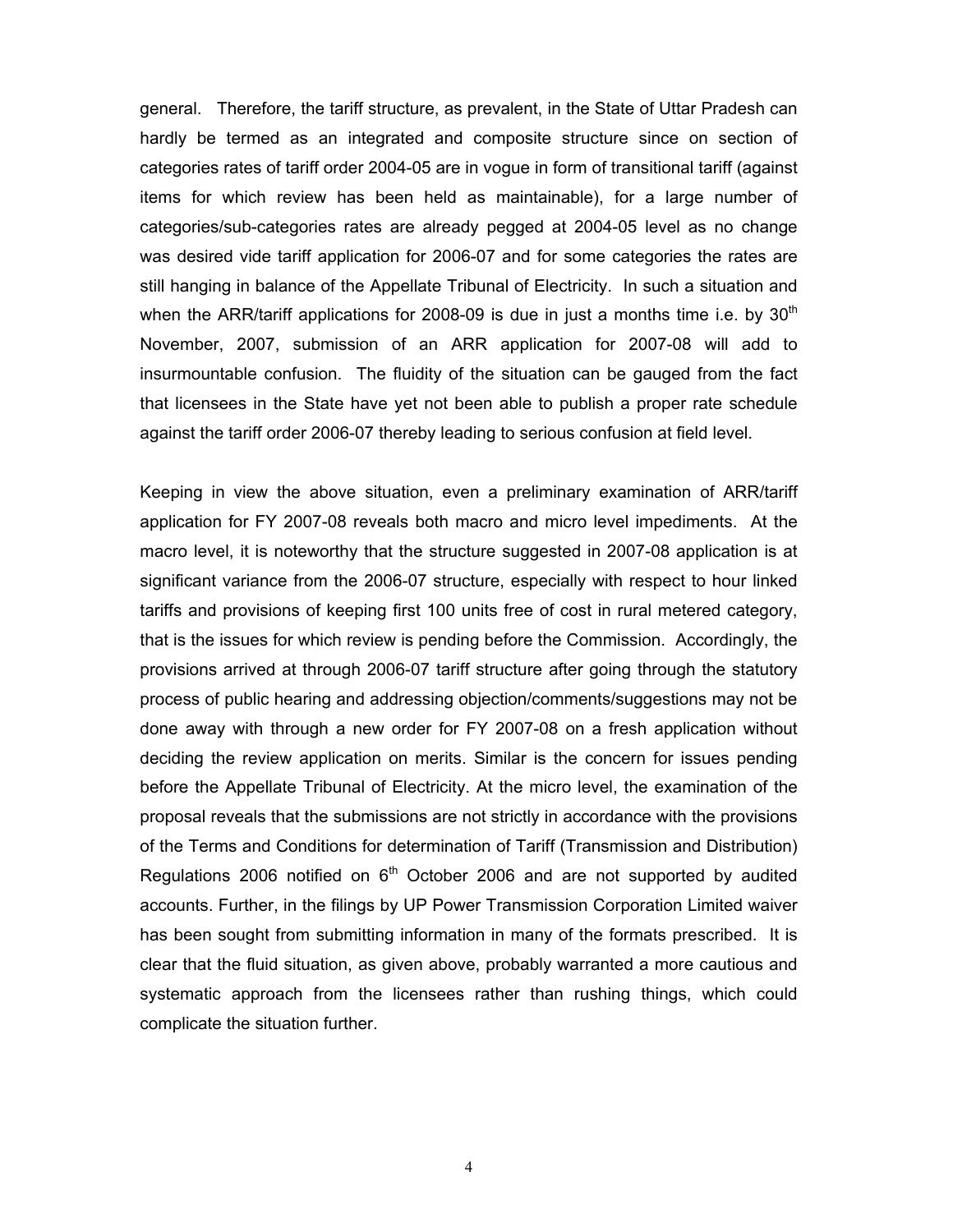It is with this objective in mind and also due to inordinate delay in filing the ARR/tariff petition for the FY 2007-08, when the new tariffs may not come much before the expiry of financial year 2007-08 due to statutory requirements involved, the Commission, vide letter dated  $10<sup>th</sup>$  September, 2007, to restore regulatory synchronism, suggested that the licensees submit the ARR/Tariff application for the FY 2008-09 by  $30<sup>th</sup>$  November, 2007 along with the data/information for the FY 2007-08. However, observing the ARR/tariff filing for FY 2007-08 as given, a preliminary scrutiny of the licensees revenue requirement reveals a gap of Rs. 5121 crore which has been proposed to be bridged using following measures:

| Additional Revenue from proposed tariff<br>Rs. 121 Cr. |  |
|--------------------------------------------------------|--|
|--------------------------------------------------------|--|

- 2. Additional subsidy from Government UP Rs. 2000 Cr.
- 3. Institutional finances against Govt. repayment guarantee Rs. 3000 Cr.

The above proposal by the licensees substantiates that on consolidated basis the Government owned distribution companies through hike in tariffs require only Rs. 121 crore. It may be observed here that the amount sought through tariff hike is negligible compared to total revenue requirement. Further, in view of the obfuscating situation of tariff order 2006-07, facing review and appeal concurrently, and also the next ARR filing close on heals i.e. mandated to be filed before  $30<sup>th</sup>$  November, 2007, the processing of 2007-08 application, involving the detailed process of public hearing and other statutory commitments and which is likely to run into the examination of 2008-09 application, for such small revenue gain through tariff hike may not be a practically gainful exercise keeping in view the confusion it is likely to unleash at the field level both among Discom staff as well as consumers. In this context, it may be recalled that the spirit of Electricity Act, 2003 is also to dissuade frequent revision of tariff as it provides that tariffs may not ordinarily be amended more than once in a financial year except on account of fuel adjustment charge. No doubt, the directive contained in section 62(4) of Electricity Act, 2003, as stated above, is not absolutely prohibitory in nature and the amendment in tariff may be carried out more than once in a financial year but such an exercise should be undertaken only in exceptional situations. The legislative intent behind the above provision is to provide a regulatory certainty to the licensee as well as consumers in terms of tariff design and also to encourage better comprehension and implementation of tariff through a stable tariff framework. It is also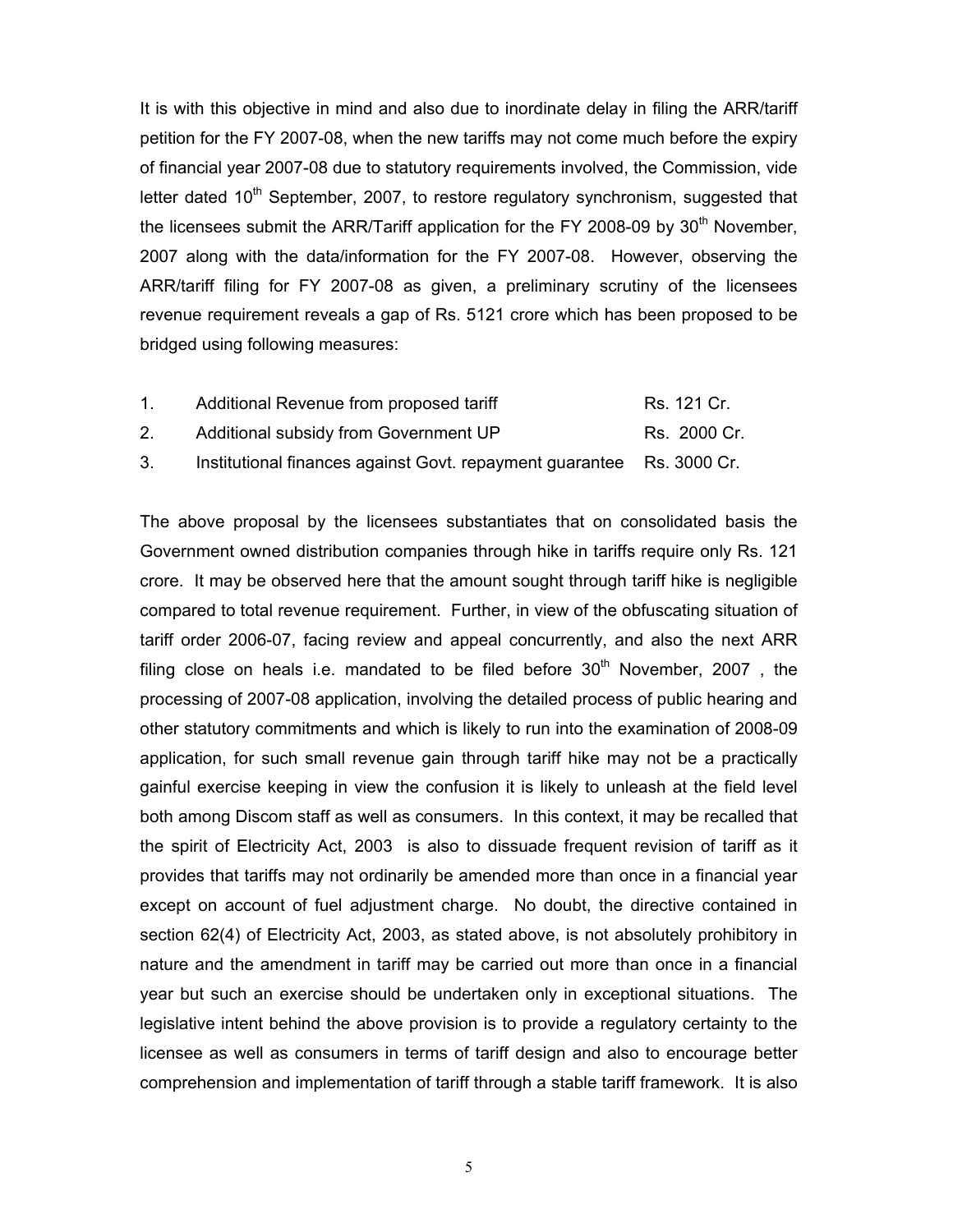noteworthy that frequent changes in tariff may warrant changes in billing software thereby leading to chaos at field level. In the backdrop of above observation, when the implementation of recent tariff order itself is in limbo, recommending an all together different tariff structure on the basis of current filing may further accentuate the complication in tariff implementation.

Having observed the impediments in tariff implementation process in the given situation, the Commission appreciates the uneasiness of the licensees emerging out of the fact that tariffs in the State of Uttar Pradesh have remained almost unchanged in last three years, although at the request of the licensees itself, in face of escalating fuel prices. Accordingly, the Commission intends to give a plausible treatment to the request of the licensees regarding tariff hike, which may help them to generate additional revenue with immediate effect and at the same time burden the consumer in least possible manner, that too subject to true up, without disturbing the tariff structure as such, which remains the core concern of the Commission, as discussed in previous paragraphs of this order. However, before imparting any treatment to the request of the licensee regarding tariff hike, it would be prudent to underline that the proposed tariff structure, by way of current filings, contains large scale changes in both fixed as well as energy charges for garnering the additional revenue of Rs. 121 core and the proposed structure is also a major departure than the structure recommended through the tariff order 2006-07. The Commission feels that apart from the fact that tariff order 2006-07 is already subjudice, if the new filing is offered a proper treatment by way of detailed scrutiny and statutory requirements then not only it will run into 2008-09 tariff order but it will also give very little time for revenue recovery by way of tariff hike due to impending close of the financial year. Therefore, in the given situation, without tinkering too much with the prevalent rate schedule and also to provide equitable treatment to the additional revenue sought by way of tariff intervention, the Commission decides to address the issue of revenue recovery to the tune of Rs. 121 crore, as requested by the licensees, in a provisional manner subject to true up, by way of uniform hike in fixed charges across the categories and sub categories with the exception of domestic category i.e. LMV-1 and Private Tube Wells i.e. LMV -5, which are to a great extent subsidized by the Government. In this context, it needs to be emphasized that the Commission vide its order dated 10<sup>th</sup> May, 2007 had taken into account the short term loans as only 1151 crore against the State Government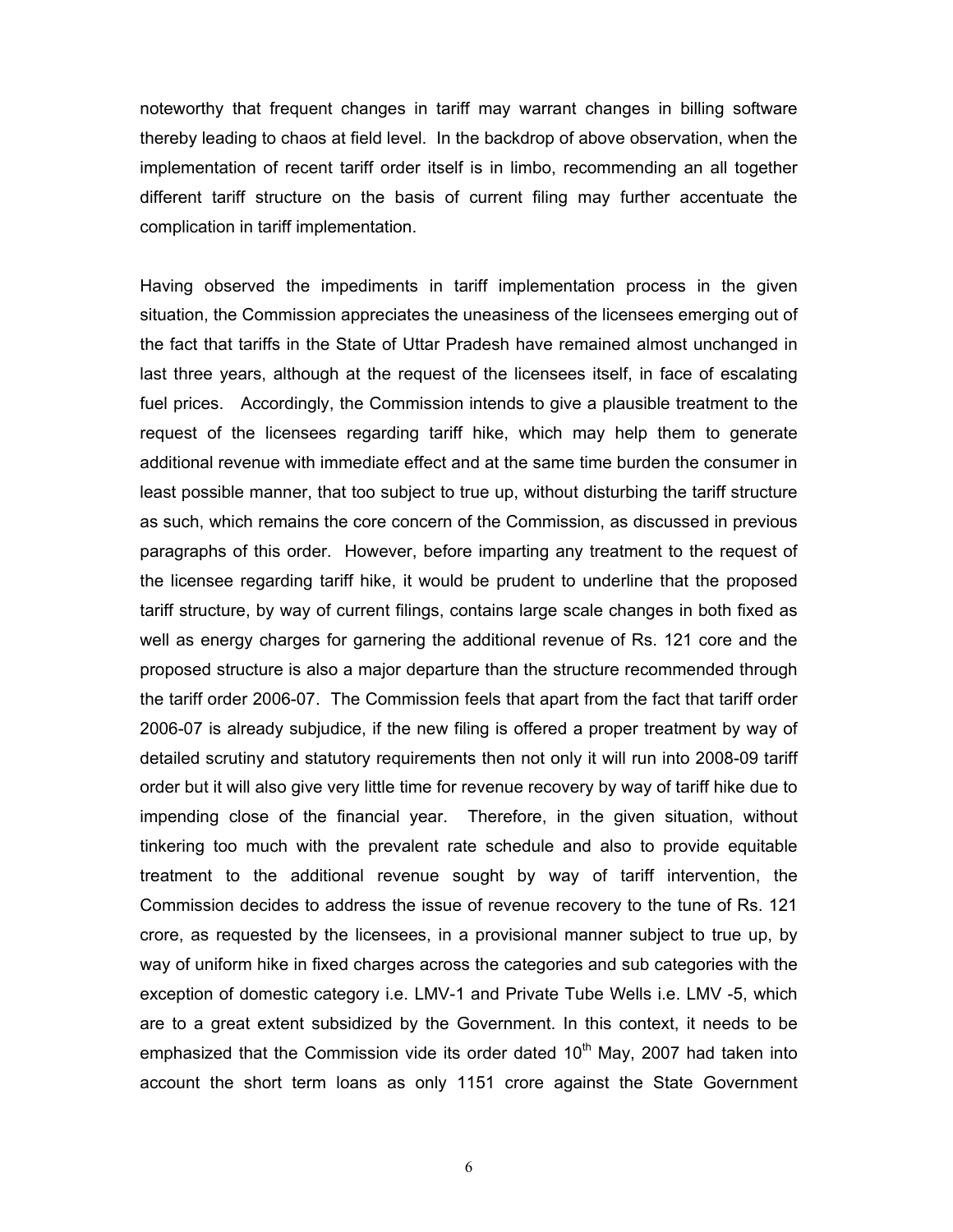commitment of Rs. 2500 crore in order to balance the revenue requirement thereby leaving sufficient cushion in terms of finances available to the licensee. Since the State Government, invariably intends to support and subsidize domestic and private tube well consumers accordingly, the Commission does not intend to impose any burden on these categories more so in view of the balance reserve existing with the licensee, as stated above, which can be utilized for the purpose while upholding the intent of the Government to spare these two categories from unwarranted tariff hike. It needs to be stressed here that such an alteration/ change in tariff will address the request of the licensee without disturbing the implementation and comprehension of the rate schedule. In the ARR/tariff filing for the financial year 2007-08 State owned distribution licensees have projected the number of consumers and connected load as below:

| Projected Nos. (Consolidated Discoms) for the FY 2007-08 |           |              |           |              |            |              |           |  |  |
|----------------------------------------------------------|-----------|--------------|-----------|--------------|------------|--------------|-----------|--|--|
| Total                                                    | Total     | Total No. of | Total     | Total No. of | Total      | Total No. of | Total     |  |  |
| Consumers                                                | Connected | Domestic     | Connected | Commercial   | Connected  | <b>PTW</b>   | Connected |  |  |
|                                                          | Load (kW) | Consumers    | Load      | Consumers    | Load       | Consumers    | Load PTW  |  |  |
|                                                          |           |              | Domestic  |              | Commercial |              | (kW)      |  |  |
|                                                          |           |              | (KW)      |              | kW)        |              |           |  |  |
| 10119078                                                 | 24346525  | 8180871      | 13270964  | 927279       | 1831480    | 699556       | 3320058   |  |  |

Accordingly, to garner additional revenues of Rs. 121 crore, a hike of Rs. /kW/ month =Additional Revenue Requirement/[total connected load-(domestic+PTW+.25\* commercial) connected load\*12)]=(121\*10000000)/ [ total connected load - ( domestic +PTW +.25\* commercial) connected load\*12)] = Rs.**13.82/kW/month** in fixed charges should suffice their requirement. Above calculation has been derived by taking a diversity of 0.75 in the commercial load. However, since some part of the revenue requirement of Rs. 121 crore, as proposed by the licensee, may be met with the cushion available in form of unutilized short term loans, as evident from FY 2006 - 07 tariff order, in lieu of tariff hikes in domestic and PTW consumers, accordingly, even if the Commission gives a provisional hike of Rs. 10/kW/month in place of Rs. 13.82/kW/month, as calculated above, it will yield licensees a revenue of approximately Rs. 90 crore and balance of Rs. 31 crore to be met through the cushion of short term loans. Further, since it is a provisional treatment subject to true up in the next tariff order therefore, the Commission recommends a uniform tariff hike of Rs.

7